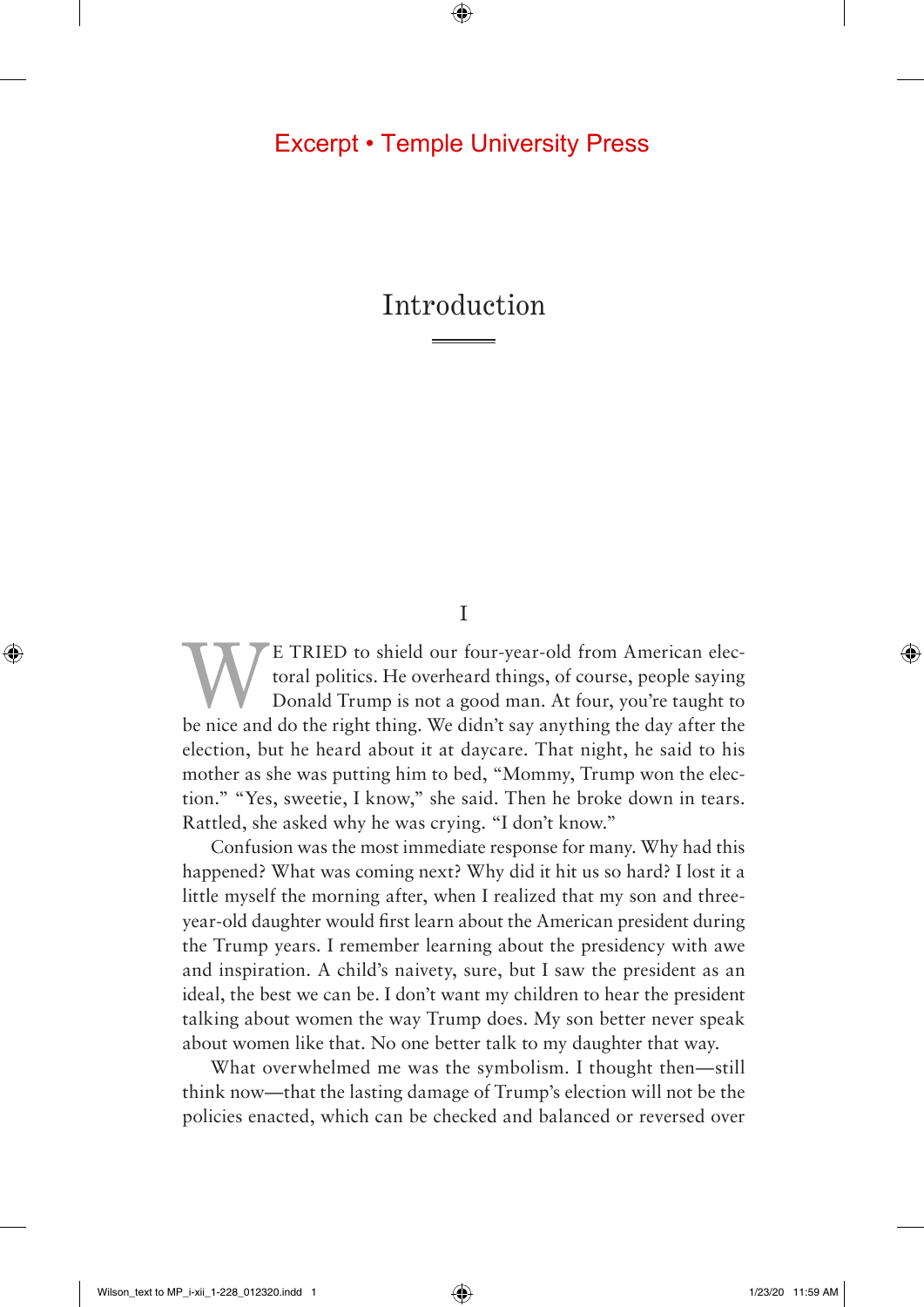### **Excerpt • T<del>ërn</del>ple te niversity Press**

⊕

time, but the message sent to a generation of young girls and boys about how to achieve success. Whining, lying, cheating, and being an asshole are now demonstrable paths to success in America, a new generation socialized to behavior we had hoped to leave behind in the twentieth century.

I teach in a liberal bubble (Harvard University) within a liberal bubble (Cambridge) within a liberal bubble (New England). The day after the election, no one made eye contact on the subway. We stared at the floor in silence. No pleasantries with the teachers when I dropped my kids at daycare. *Was she a Trump voter?* They were asking the same about me. Could a preschool teacher support Trump? A college professor? Anything was possible. The rules had been rewritten. Nothing made sense.

"You know who wasn't surprised when Trump won?" asked many marginalized Americans. The day after, back in my conservative hometown in Kansas, there weren't any celebrations. If anything, they felt buyer's remorse: the symbolic votes cast to send a message to Washington brought a result that few thought possible. Those who bought Trump and his policies would now have to own them—the Oppenheimers of Trump.

The major players in the election—Trump, Clinton, Obama—spoke to the nation that day about unity, reconciliation, and putting the past behind us. They wanted to stave off unrest and violence from disaffected Americans who feared a Trump presidency. Those appeals were absurd: when a bully takes over the schoolyard, we don't tell our children that we owe him a chance to lead. And those desires for safety and security clashed with our equally valid desire for analysis and understanding. Why did things happen as they happened? How did we get here? What are we supposed to think now?

#### II

So first we felt it as human beings. Only later did we try to understand it as academics. *How do we explain this to our kids?* was the refrain at home. At work, *How do we talk about this in class?*

It became important for people in positions of authority (parents, teachers, ministers, governors, etc.) to affirm the value of honesty, kindness, respect for the dignity of all human beings, and the community's commitment to protect and support anyone feeling afraid, sad, or un-

⊕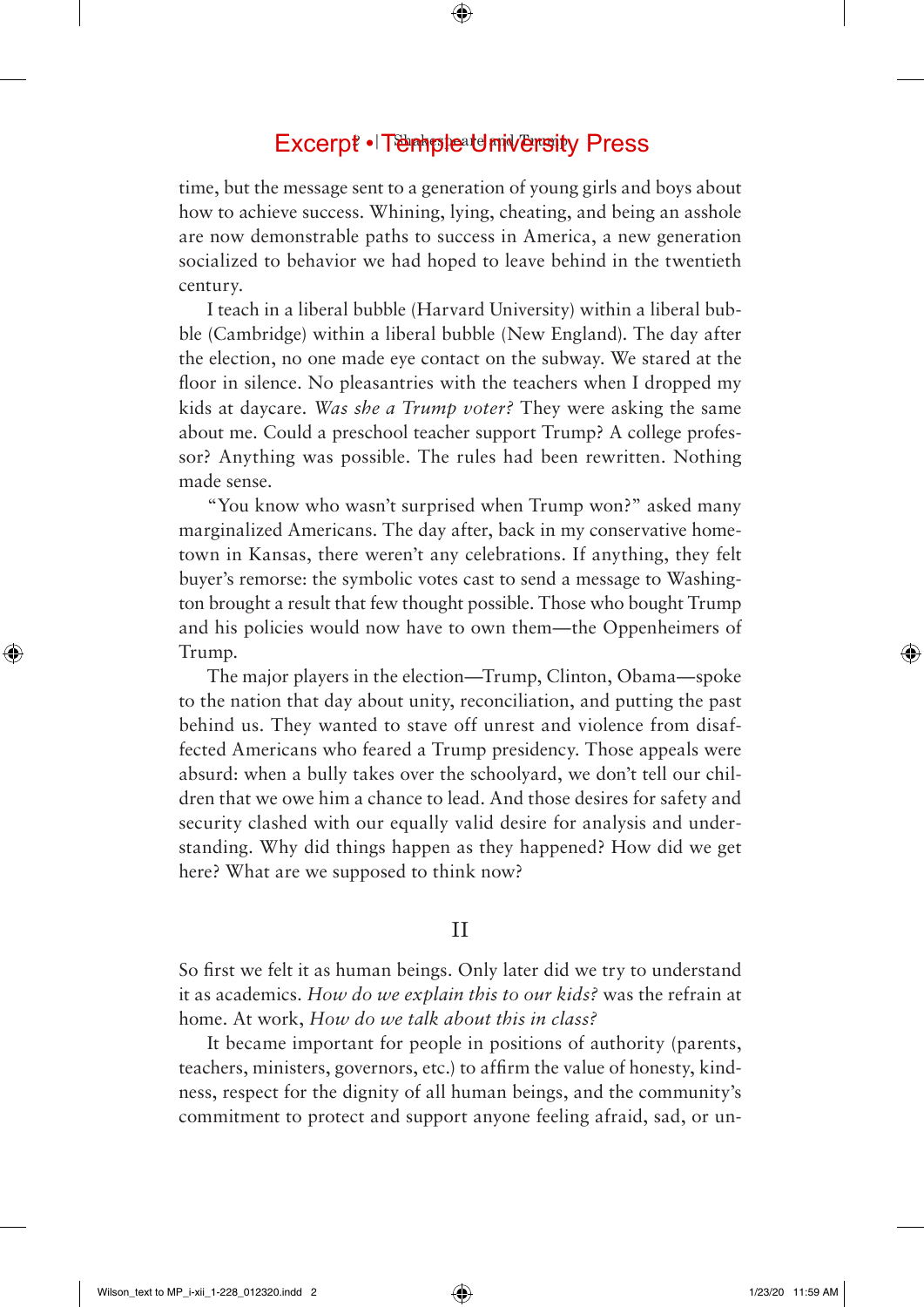⊕

certain. I've always been pretty progressive in my politics but viewed such gestures as a little too precious for my tastes. Those values make up the unspoken moral fabric of America, I thought. That was no longer tenable. In the days after the election, a friend back in Kansas with a biracial daughter was called—to her face, in front of the kid, on two separate occasions—a slur so horrible I won't repeat it here. Our commitment to basic human decency needed to be made explicit, even if it felt hokey. *Don't feel guilty about opposing racism, sexism, and hypocrisy,* I had to say to myself. *Intolerance is the only thing to be intolerant of,* I heard the father of free speech, John Milton, saying.

My school sends out an email blast each morning about research being done around campus. The day after the election, experts coming from positions of disciplinary knowledge were asked to comment on the results: a professor of public health on the future of Obamacare, a professor of political science on the rise of populism at home and abroad. It was a testament to the value of academic expertise, and it was stabilizing to know what would happen next. Knowledge is power. So, on my way to campus, I asked, *What's the disciplinary perspective of my course?* I was teaching a first-year writing course about Shakespeare.

The course introduces students to scholarly interpretation and argument. On our first day, I tell them that academic writing—all academic work, really—is about one thing and one thing only: the search for truth. This pronouncement comes from my grad school teacher Stanley Fish's notion of "professional correctness."1 Arguing against professors and institutions of higher education that view their mission as the cultivation of good character in students and a citizenry prepared to participate in democracy, Fish says to "aim low." Don't try to make your students better people; don't promote virtue; don't advocate for policies and politicians. Instead, do what you have been trained to do. As a Shakespearean, I have been trained to explain *King Lear,* but I should not draw an analogy between Lear's unhinged premodern machismo and the same in Donald Trump. Remain in an analytical posture, seeking knowledge and understanding; don't lapse into an ethical or political mode, seeking the betterment of society. The belief that academia is a venue for the discovery and dissemination of truth clashes with the idea that academics need to exert moral leadership, especially in perilous times.

You can imagine Fish's response when the Historians Against Trump penned an "Open Letter to the American People." "Today, we are faced

⊕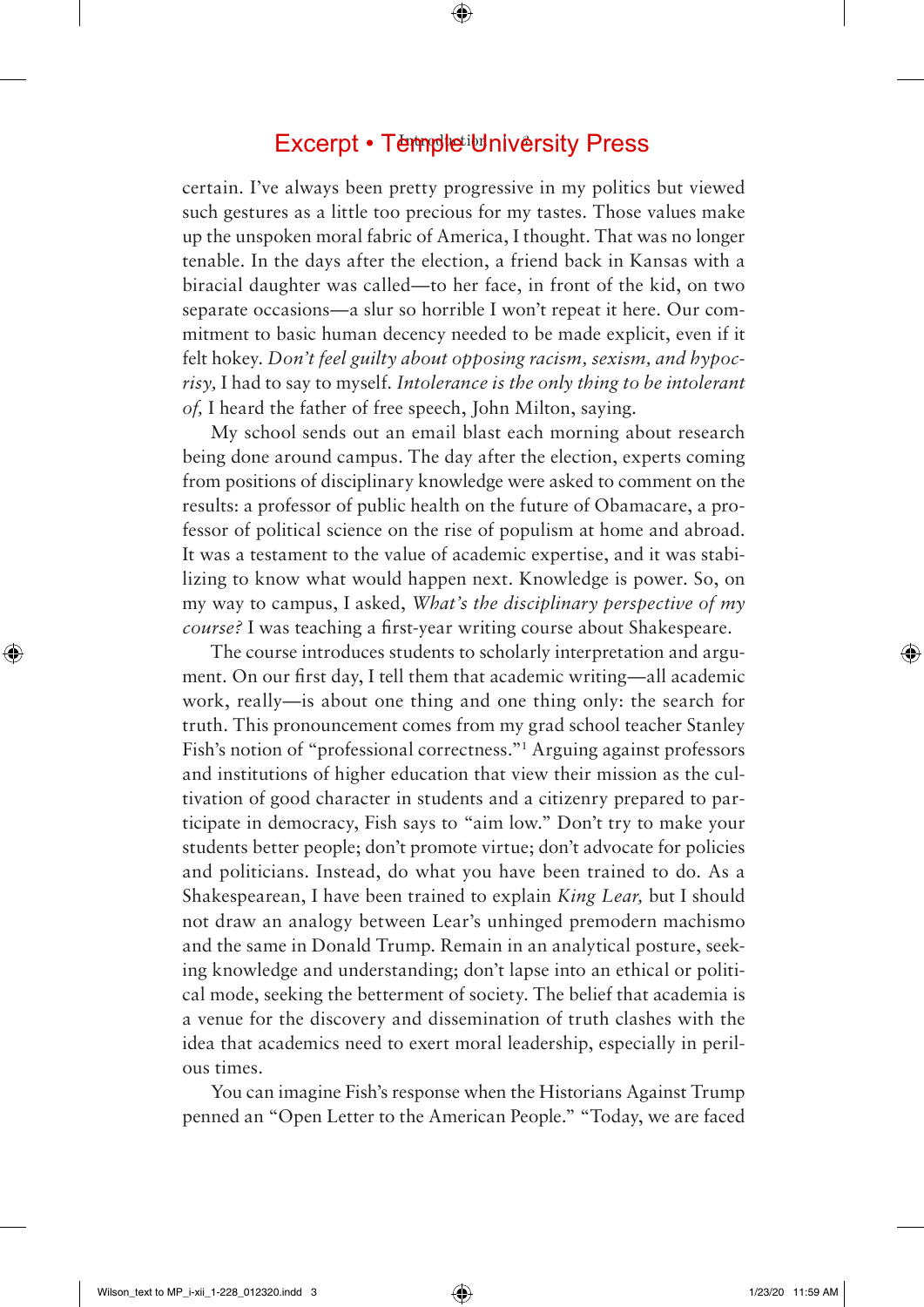### **Excerpt • T<del>ërn</del>ple te niversity Press**

⊕

with a moral test," they wrote. "As historians, we recognize both the ominous precedents for Donald J. Trump's candidacy and the exceptional challenge it poses to civil society. . . . We have a professional obligation as historians to share an understanding of the past upon which a better future may be built."2 No, you don't, Fish wrote in a *New York Times* op-ed titled "Professors, Stop Opining about Trump": "Academic expertise is not a qualification for delivering political wisdom."3

But if academic work is, as Fish says, about the search for truth, wouldn't it be evading my academic responsibilities in a writing course wouldn't it be professional malfeasance—not to address the problem of truth in the 2016 election? "Post-truth" ended up being the *Oxford Dictionary*'s word of the year.4 Could I, with a straight face, tell my students that I was going to teach them how to search for truth and not acknowledge the attack on truth that was underway? So when we gathered on the day after the election, we talked about it—not as a political issue (Democrats versus Republicans), nor as an ethical issue (right versus wrong), but as an issue of truth, honor, and integrity in thought. Should health care be run by the federal government? That's not a matter of truth: reasonable people can disagree. Should abortion be illegal? Not a matter of truth. Should Trump have been elected president? Not a matter of truth.

But it was true that the United States had elected a man who flouts the truth. Trump disregarded facts, honesty, science, and knowledge derived from experts both academic and military. If you don't accept that as true, you also have an aversion to the truth. Outside our classroom was a place for anger and fear expressed in peaceful demonstrations, and reflection and reconciliation for the sake of national healing. Inside our classroom was a place for truth, for analysis, for understanding and debate about what is true and why. What was the significance of the fact that we elected a truth-less man as president? What is the status of truth in the age of Trump? Avoid doing politics, I asked students. Don't polemicize. At the same time, don't be fearful to speak the truth just because it makes some people look bad and others uncomfortable.

Having honed our skills of interpretation and argument all semester, we came to an understanding that quelled the confusion many were feeling. It was the justification for the humanities in action. Training in the humanities equips you with tried-and-tested strategies of analysis so that, when life serves up problems that are difficult to understand, you have the right tools ready at hand in your interpretive tool belt. Our

⊕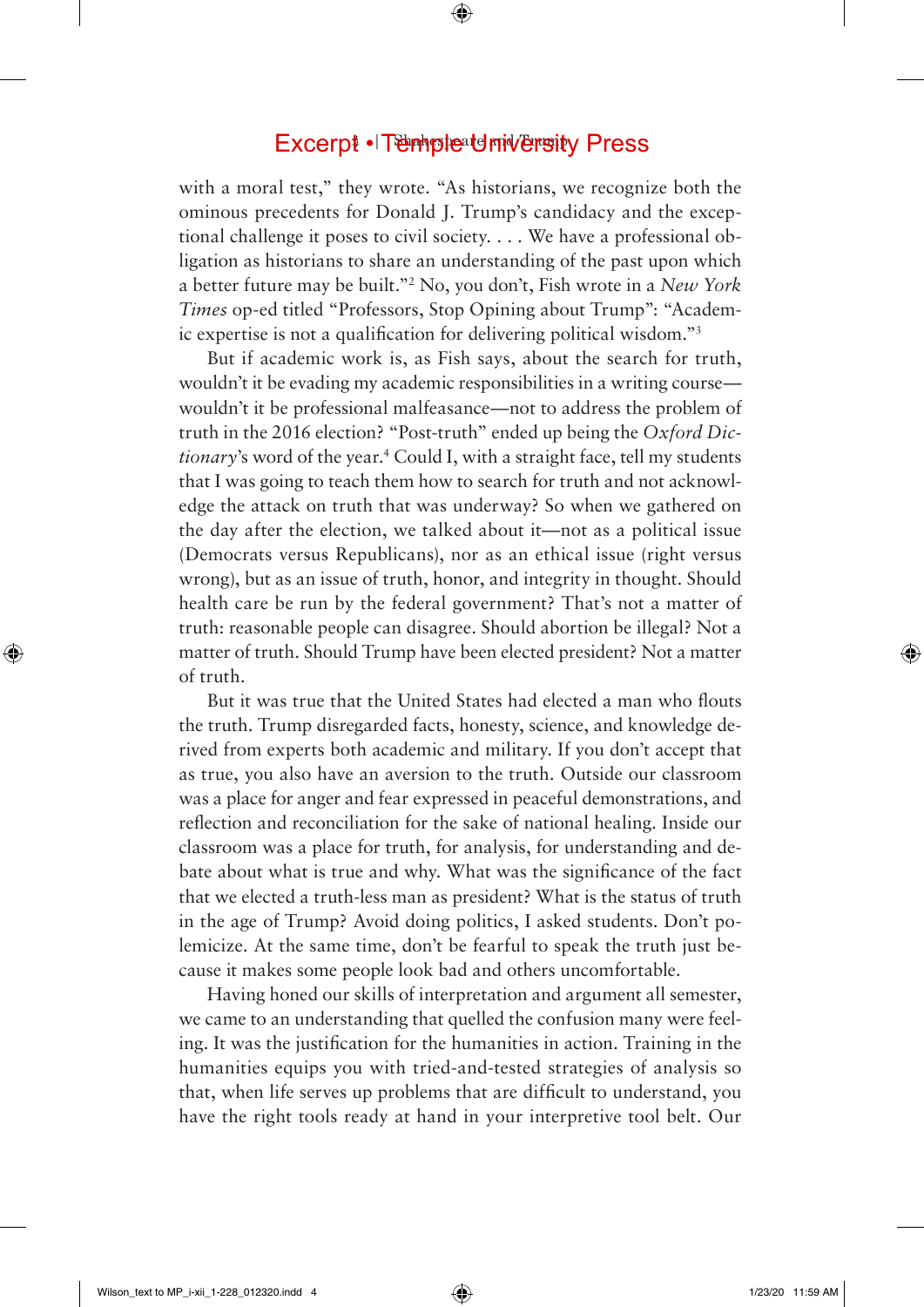$\bigoplus$ 

conversation that day concluded that a time of felt economic recession had produced a nostalgia for 1950s American prosperity. Economic nostalgia had spilled over into a cultural nostalgia resistant to the increasing multiculturalism, ethnic diversity, and power and prominence of women in the nation. That is an analytical statement, not a political one—a thesis, or at least the first draft of one. We also, as is common in academic writing, identified questions for further thought. Why did economic anxiety, fear, anger, and resentment manifest in the kind of cultural rhetoric that the United States has disavowed in public for the past sixty years? Why does economic hardship speak the language of bigotry? Why didn't Trump's bigotry keep him from the White House? Those are political questions that require analytical answers. Don't do politics, yes. But don't let *don't do politics* prevent analysis.

#### III

That is one way we addressed the election in class. The other way, coming from the perspective of Shakespeare studies, was to look at the essay "An American Tragedy" published a day later by *New Yorker* editor David Remnick. "The election of Donald Trump to the Presidency," he wrote, "is nothing less than a tragedy for the American republic, a tragedy for the Constitution, and a triumph for the forces, at home and abroad, of nativism, authoritarianism, misogyny, and racism."5 This was highly offensive to me, not as an American citizen—Remnick's narrative of the causes and consequences of Trump's election was educational but as a literary critic. The word "tragedy" is bandied about in public to mean, vaguely, "something very bad." But tragedy is a highly formal literary device with a long history; its specialized meaning in literary studies points to a different understanding of the situation.

The first writer to theorize tragedy, Aristotle, describes it as a story about nobles—the wealthy, powerful, strong, brave, heroic, wise, and virtuous among us—who fall from prosperity to adversity, not because they are wicked, or victims of random misfortune, but because they make mistakes. The term in Greek is *hamartia.* The mistake causes the catastrophe, yet the gap between the smallness of the error and the severity of the catastrophe caused produces tragic pity and fear: pity for the person who did not deserve such a harsh outcome for such a small misstep, fear that a similar catastrophe could befall us for the routine mistakes we make daily.

⊕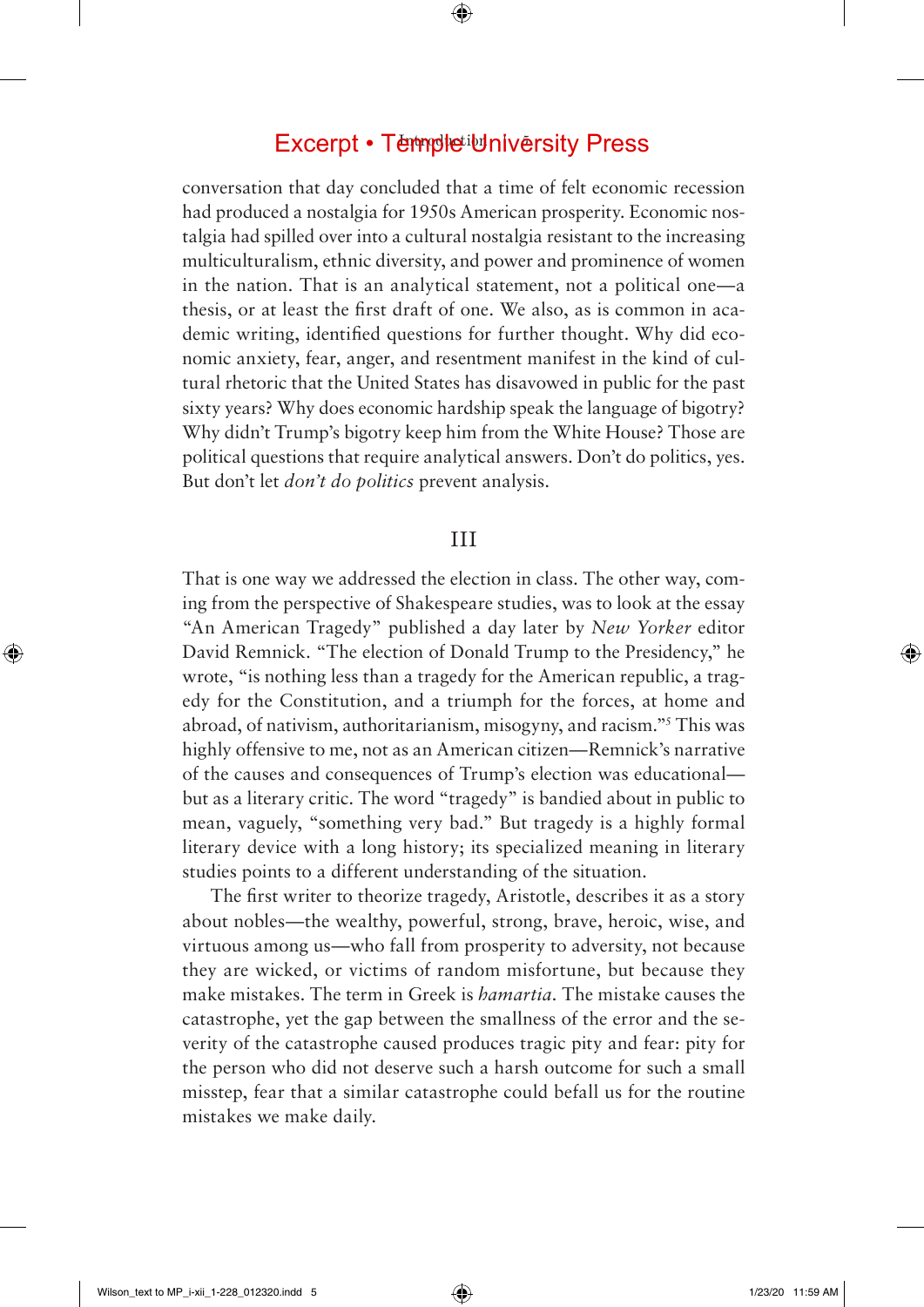## Excerpt • T<del>ërnple de nivers</del>ity Press

 $\bigoplus$ 

Was there a *hamartia* in the 2016 presidential election? Did a great, heroic, noble, virtuous, well-intentioned person make a tragic mistake that brought about a catastrophe—one that was disproportionately large compared with the minuteness of the mistake? It is probably obvious that I am referring to Hillary Clinton's email scandal. While secretary of state, she used a private email account for official government business for the sake of convenience (to avoid having to carry multiple electronic devices). This was against State Department policy. Her decision to ignore that policy became scandalous when it was revealed that she had sent classified information on her nonsecure account and that her legal team had deleted 33,000 emails deemed non-work-related. When the scandal did not go away on its own, Clinton publicly apologized, though she obviously was not very remorseful and thought that the scandal was empty politics. Indeed it was, but the story dominated the final two weeks of the presidential campaign after Federal Bureau of Investigation director James Comey, who had declined to press charges against Clinton in July 2016, announced that the FBI was reviewing new emails discovered during an unrelated investigation into Anthony Weiner, the estranged husband of Clinton's aide Huma Abedin. In the words of Trevor Noah, host of the *Daily Show* on Comedy Central:

The story is so Shakespearean. . . . Think about it: Hillary survives Bill's sex scandal, but now gets a scandal from her top aide's husband. And it was Bill who married them. Not to mention that Trump got his sex scandal from Billy Bush, whose uncle was defeated by Hillary's husband before Trump later defeated his cousin Jeb. There are only like fifteen characters in the entire story!6

News outlets spent more time covering Clinton's email scandal than all her policy proposals combined. A story of modest importance consumed the election. To Elizabeth Drew at the *New York Review of Books,* "The damn spot that the server was on Clinton's presidential campaign turned out to be deadly."7

Whether we view it as an ethical lapse or a political miscalculation, Clinton slipped; she herself, repeatedly, called the private server a "mistake." Many factors contributed to the election of Donald Trump, but Clinton's email played a disproportionately large part in bringing America crashing down into a Trump presidency. In terms of retributive

⊕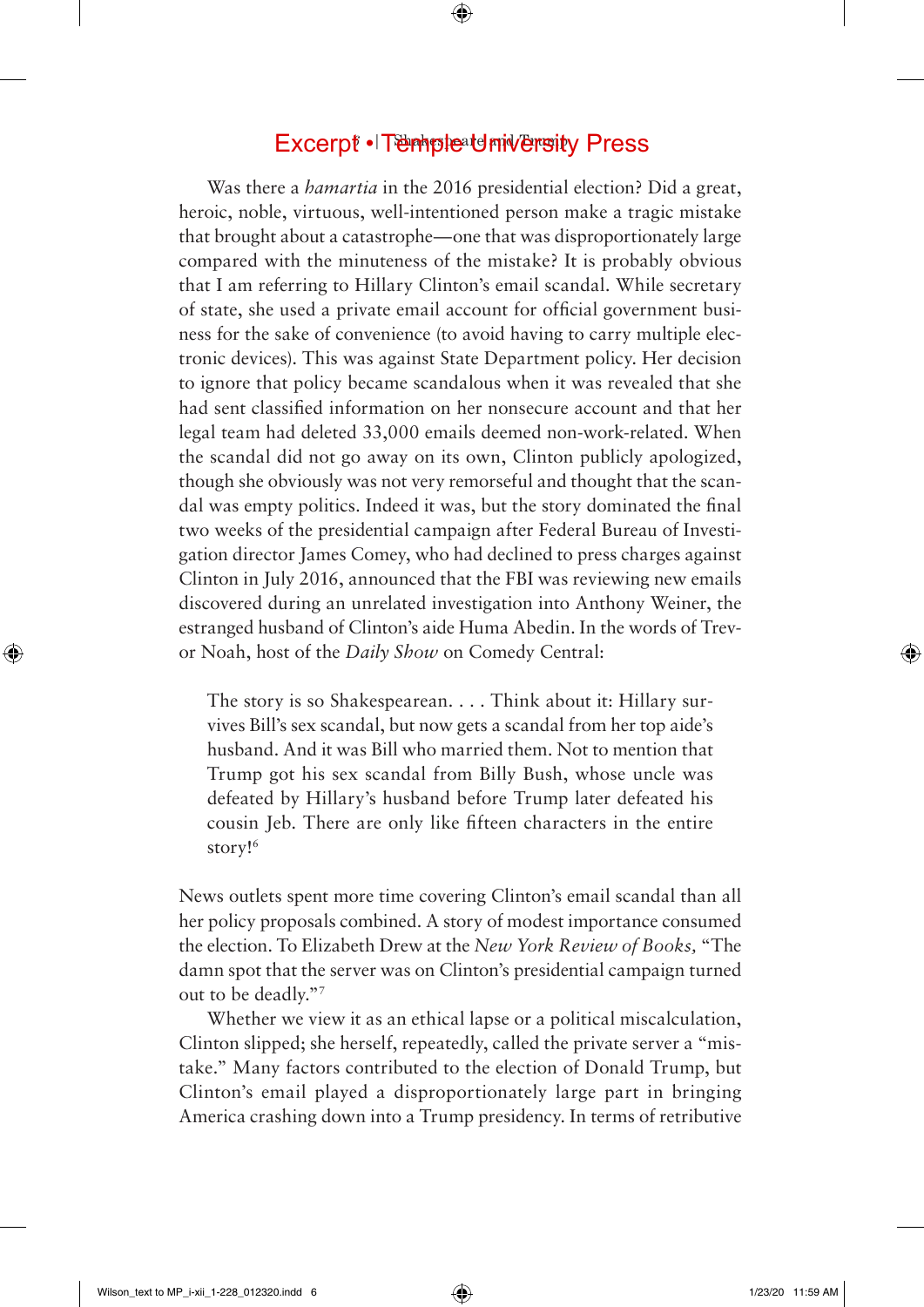$\bigoplus$ 

justice—*Does the punishment fit the crime?*—Clinton's mistake should not have cost her the election, but it did. If we are going to call the 2016 election a "tragedy," it is because a silly mistake brought about the downfall of a valiant politician who had given her life to public service. It was easy enough then—even easier now—to identify Clinton's shortcomings as a candidate. But the story of Hillary Clinton is tragic because she did almost everything right throughout her life, yet an utterly insignificant error not only kept her from becoming president but also—more importantly—initiated a massive catastrophe. As tragedy, Clinton's story generates pity and fear in us: pity because she deserved to be president, and fear because even if we do everything right, we too could be denied the success we would receive were the world logical and just.

#### IV

On the science side of campus, people feared the drying up of funding under Trump. On our side, the crisis in the humanities now had a clear and demonstrable consequence. The election revealed that the crisis is not about dwindling enrollments and decreased funding. It is about the waning, in mainstream American culture, of the knowledge and skills imparted by the humanities. The crisis is not *in* the humanities; it is bigger. It is in an educational system that devalues the humanities. Humanists are not, I think, interested in saying *I told you so,* but the election confirmed what we had been saying for decades: there is a dire need to foster the ability, among all our citizens, to interpret information amid the relentless data overload of the digital age.

Here's my take on the 2016 election: if you are a teacher, and you give the class an easy test, and half the class fails, there is something wrong with the way you are teaching the material. Humanists need to rethink how we have been teaching the material. More generally, there is something wrong with moral and civic education in America. Even if we fix the Trump problem, we will not have fixed the America problem. The United States needs to come to grips—we haven't even come close with the fact that our celebrated nation, with deep roots in the Judeo-Christian religious tradition of love and kindness (especially for the most vulnerable among us) and the modern political tradition of liberal democracy (including the achievements of the women's rights and civil rights movements), elected a transparently immoral man with streaks of fascism.

⊕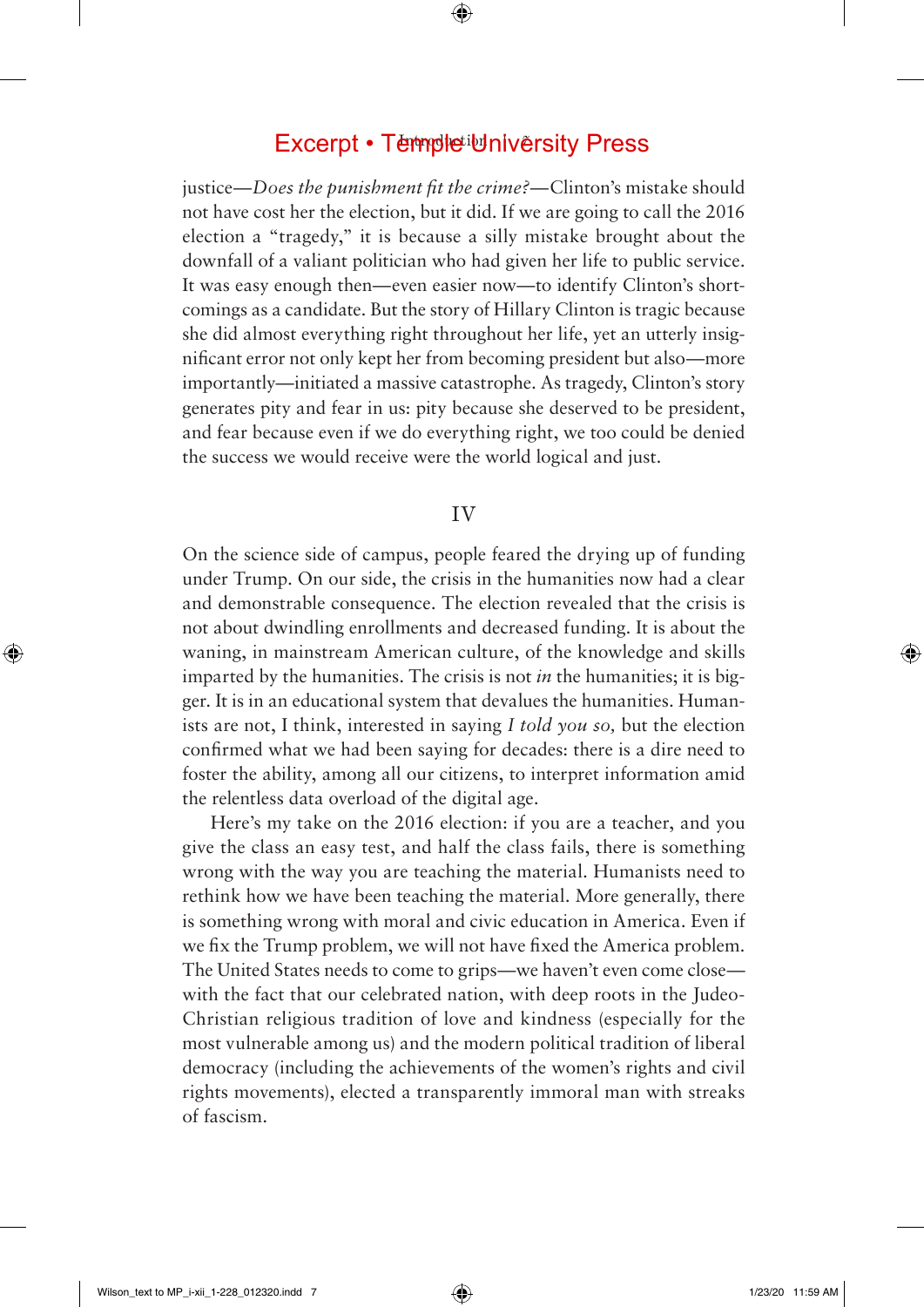## **Excerpt • T<del>ërn</del>ple te niversity Press**

 $\bigoplus$ 

With the increasing multiculturalism in the United States, and the continued decline of Christianity as the institution responsible for the cultivation of virtue, scholars will find themselves playing a more prominent role in the moral education of the country. The educational system is the only institution with the structural footprint to assume this role. I do not know if this is good or bad; many of us do not want this responsibility. Stanley Fish will kick and scream, but, like it or not, teachers are going to become secular ministers. This is not a call to action but a prediction. When it comes true, it will be our job to preach the gospel of truth, to practice the politics of truth. Preachers and politicians can't make truth great again: that is not what they have been trained to do. Academics are responsible for truth. That is what we have always claimed. It's time to support our argument with evidence.

V

Shakespeare offers a unique opportunity for the education of the American mind. He is widely taught in schools, creating a common language of sorts, and is especially cherished by those who want to conserve the traditions of America's European heritage. Conservatives love Shakespeare. Yet Shakespeare also forces us to reflect on the origins, uses, abuses, and outcomes of power. That is why many Shakespeareans are politically progressive.

That progressivism is palpable in my colleague Stephen Greenblatt's book *Tyrant: Shakespeare on Politics,* published in 2018. In the face of government censorship of politically incendiary material, he argues, "Shakespeare was the supreme master of displacement and strategic indirection."8 He wrote plays related to current events, but did not make the connections explicit, leaving audiences to recognize the resonances. Shakespeare's "oblique angle" (184), Greenblatt says, made it "easier to tell the truth at a strategic distance from the present moment" (5). Greenblatt then imitates his idol, throwing shade at Trump without mentioning him by name in readings of Shakespearean tyrants like Richard III, Julius Caesar, Macbeth, and King Lear.

This was not a new strategy, as Greenblatt explained in a lecture at the Folger Shakespeare Library, invoking "the Janus face of new historicism," the movement in literary studies he founded in the 1980s.<sup>9</sup> New historicism has "a certain proud affinity with antiquarianism," he said, but what was new was its "heightened alertness to the pressures of

⊕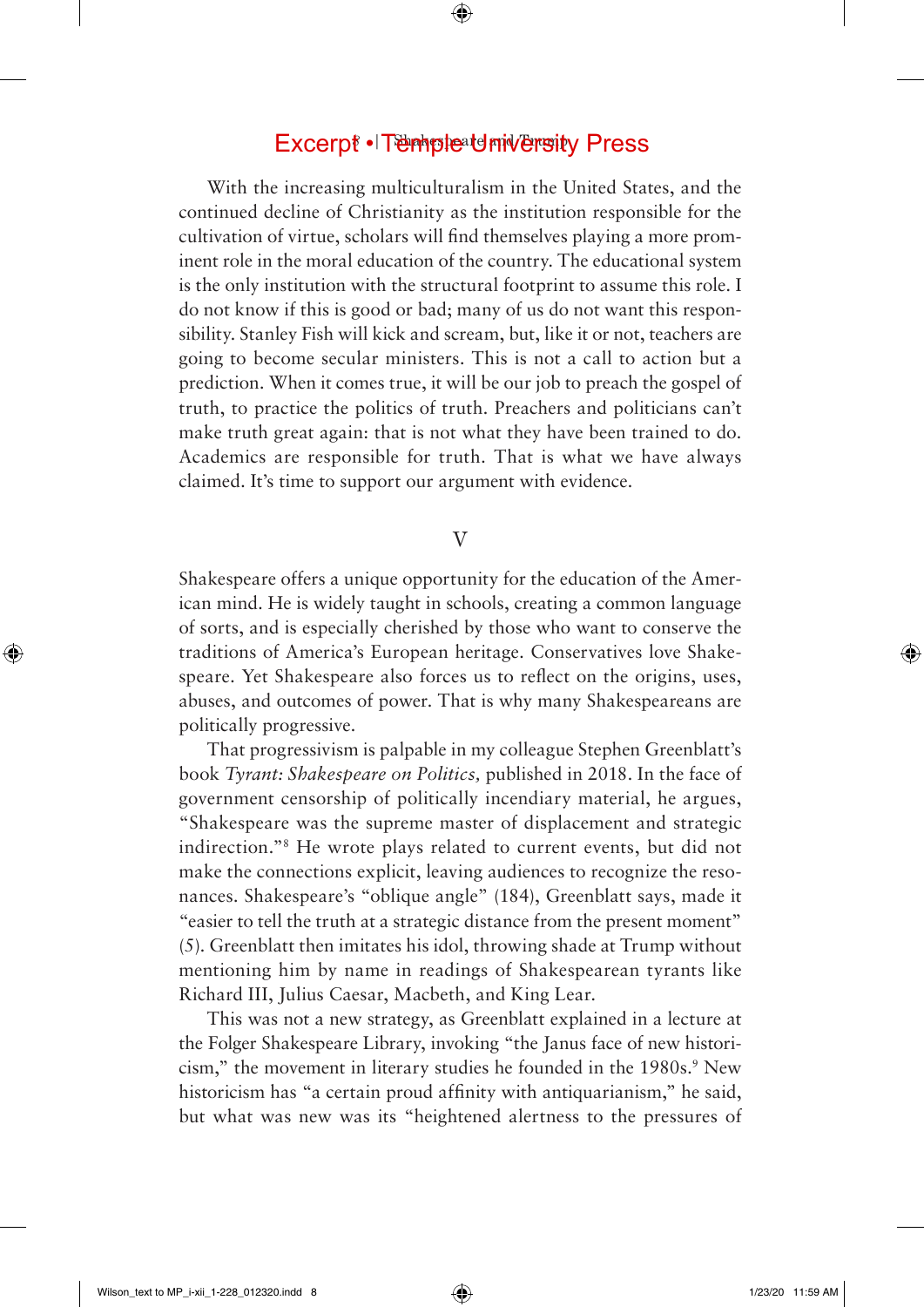$\bigoplus$ 

the present." He pointed to his early book, *Renaissance Self-Fashioning* (1980), whose narrative of Renaissance colonialism evokes images of American troops setting fire to Vietnamese villages.<sup>10</sup> "It's not a question," he said at the Folger, "of being shy or coy. It was an attempt to use the preoccupations and passions of the present as a way to illuminate and to enter into and encounter the past." Turning to Trump, he concluded, "In certain circumstances, particularly in anxious or traumatic circumstances, it may be beneficial to look away from the present, and to distance oneself, if one can, from the disorientation of the daily news cycle from the shock of one day's events after another—and to find some virtue in obliquity, in a look aside."

Greenblatt's "Janus faced" new historicism skirts Stanley Fish's "professional correctness," just as Shakespeare's "oblique angles" outmaneuvered Elizabethan censorship. But many Shakespeare scholars hated Greenblatt's *Tyrant*. After noting, with the taste of shit in their mouths, that he now writes for a popular audience, they derided the book as politics masquerading as literary criticism. It is a little ungenerous for scholars to lob bombs at a work with book jacket plugs from Philip Roth and John Lithgow. It smacks of the University Wits complaining about Shakespeare, *But he's not talking to us!* Scholars, like Renaissance playwrights and American progressives, rarely suffer from an excess of solidarity. But any critique of Greenblatt's book—including the one below needs to be predicated on a celebration of his willingness to speak to the public rather than the profession. We have been calling for public humanities for years; let's support scholars heeding the call. Nitpickers need to recognize that Greenblatt leveraged his authority to allow Shakespearean drama to set the agenda for national conversations about politics. Surely that is a good thing. Analytical activism—academically informed yet publicly accessible, using the past to better understand life today—is the antidote to both political activism (nauseating polemics telling people what to do) and academic passivity (weak scholarly quietism doing nothing with knowledge).

"Oblique angles" elevate the conversation to an abstract level, denying the enemy entrance to the discussion by refusing to name him. That strategy reappeared at Shakespeare's Globe in London in July 2018 when Trump was in town. After a performance, the cast asked audiences to "speak and act against those like our visitor to the U.K. this weekend, He-Who-Shall-Not-Be-Named."11 The audience erupted in laughter and applause, but this strategy of not-naming feels immature,

⊕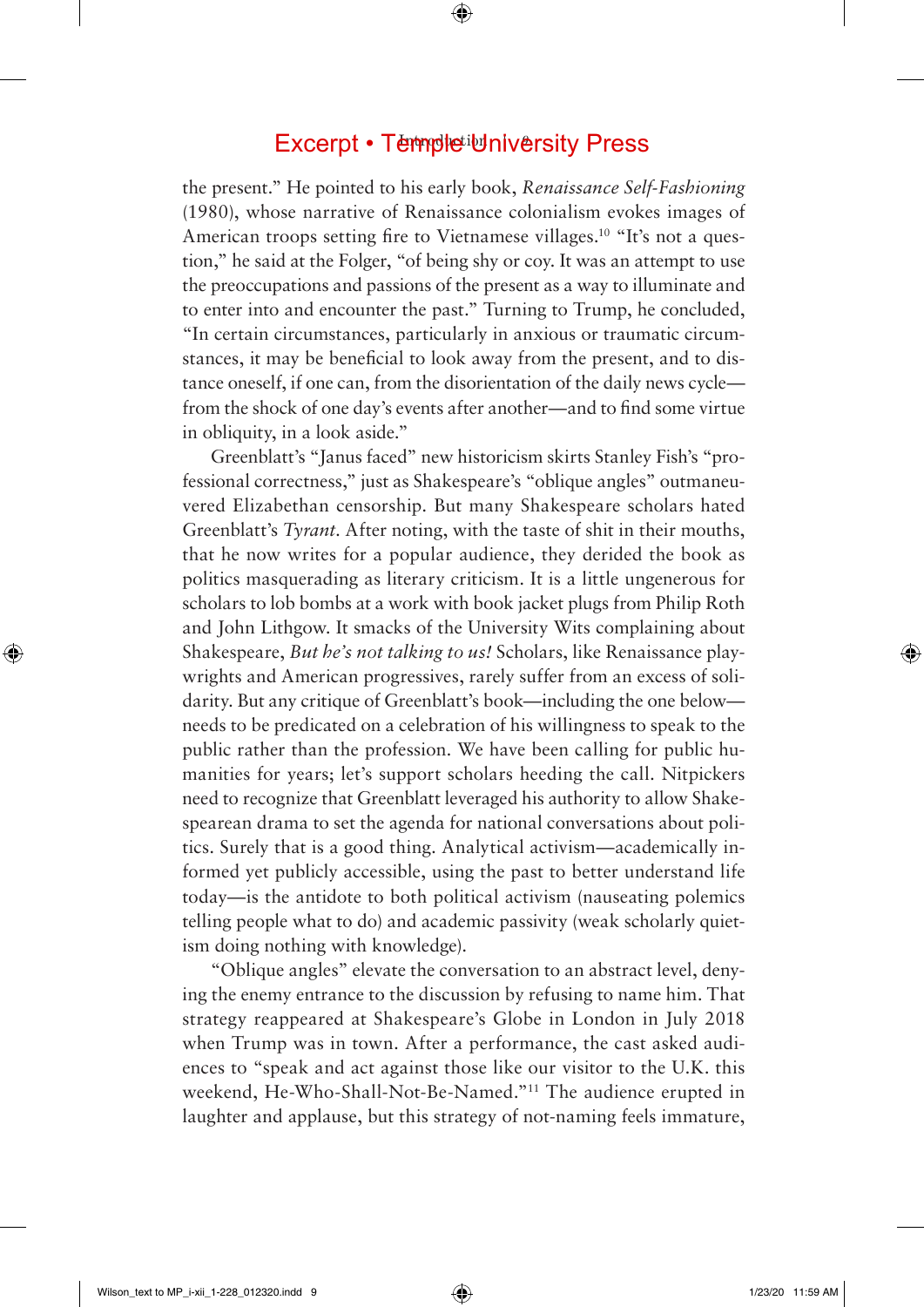### Excerpt<sup>o</sup> • T<del>ëmple</del> udniversity Press

 $\bigcirc$ 

and weirdly aligned with witchcraft superstitions (hence the Harry Potter reference). It does not empower Trump to name him. Refusing to name him is aligned with preaching to the choir, a move made when speaking with others who already agree, but a practice that does nothing to enlighten the audience most in need of education. Trolling the powers-that-be is not a crafty Shakespearean evasion of censorship; it is an evasion of a teacher's responsibility. Greenblatt's approach is not the one needed right now. If a slightly smug assurance that the Left is on the right side of history were all the country needed, Hillary Clinton would have won.

A week after reading Greenblatt's book, I heard a better alternative from Daniel Spector at a Shakespeare conference.<sup>12</sup> More actor than scholar, Spector runs the Shakespearean performance program at New York University, "training actors in the persuasive, other-centered ways of Shakespeare." Shakespearean characters are rarely thinking about themselves when speaking, he explained, so techniques for representing psychological realism, like method acting, are not especially helpful. Shakespearean drama is fundamentally a rhetorical negotiation: characters are both trying to persuade someone else and susceptible to change themselves. But Spector's students had been struggling with this approach. They were defaulting to fighting rather than arguing, a tendency that he connected to a shift in the way political opponents were imagined in the United States: from Obama in 2008 ("They get bitter, they cling to guns or religion . . . as a way to explain their frustrations") to Clinton in 2016 ("You could put half of Trump's supporters in what I call the basket of deplorables"). Obama's adversaries were persuadable. *Oh no they're not,* Clinton snapped. Spector extrapolated to Americans in general: our devotion to our own side in the 2016 election closed us off from the other side. This unrhetorical recalcitrance is fundamentally un-Shakespearean. Spector used it to explain his students' resistance to Shakespearean acting and to highlight the political potential of working with Shakespeare:

Shakespeare may be just what my country needs right now to wrest us from this morass—not for any of its thematic content or cautionary tales or profiles in courage and weakness, but for its form: its setting of two opposing forces against, and at the same time, in collaboration with one another in a dialectical relationship that, regardless of the *outcome,* always maintains

◈

◈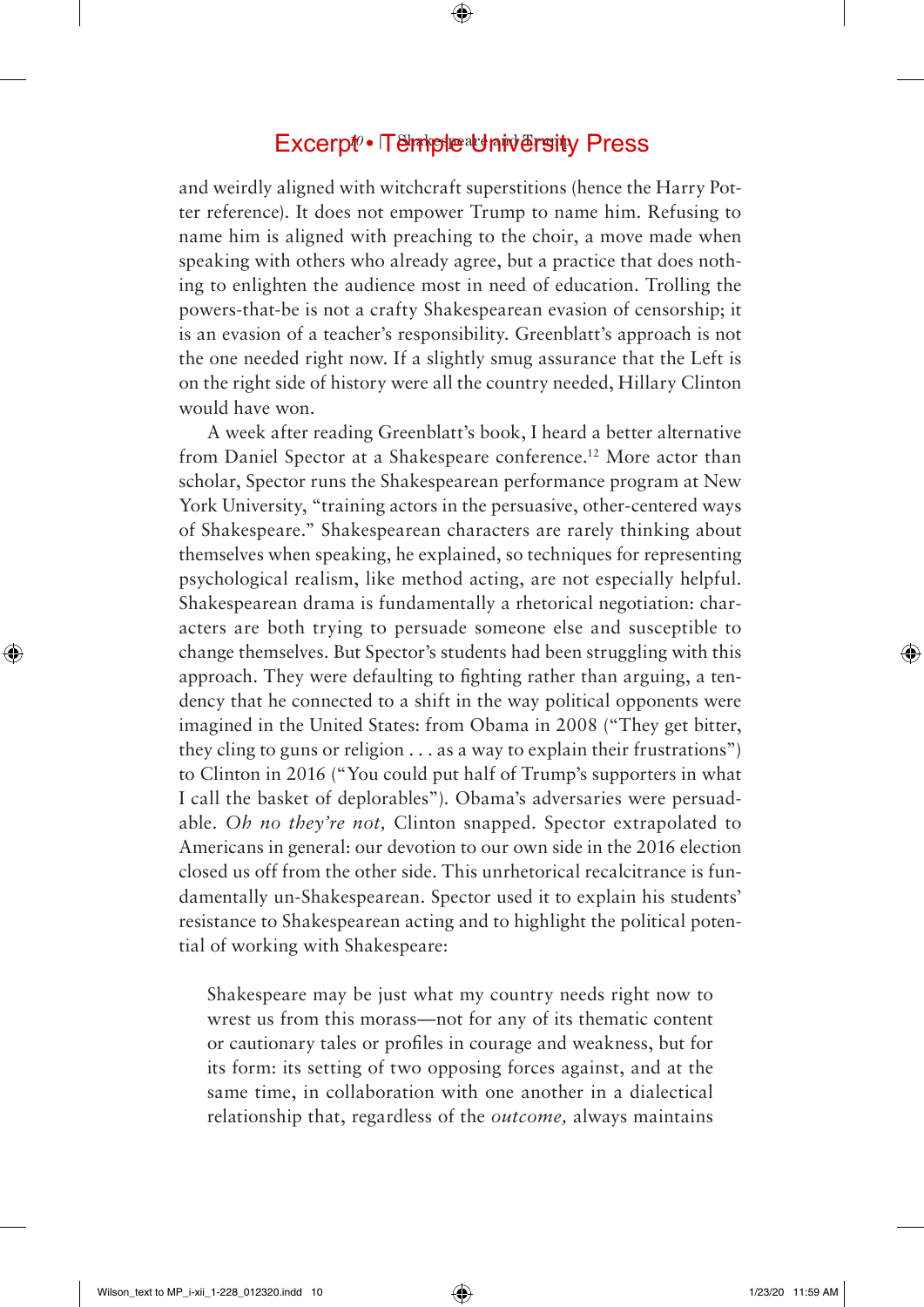# <u> Excerpt • Templeվաniversity Press</u>

 $\bigoplus$ 

the *possibility* for change, for transformation. [Emphasis in original]

Allow me to make explicit something that neither Stephen Greenblatt nor Hillary Clinton did: I am a progressive liberal, but I want to invite conservatives into a conversation. I am from middle America and hold strongly to the heartland values my parents instilled in me: hard work, toughness, calling it like I see it, sure—but also telling the truth and being kind to people. These are basic conservative values—the big-time conservativism upholding the moral ideals of America, not the bullshit conservativism dedicated to perpetuating the wealth and power of the wealthy and powerful. Conservative readers may not like all the ideas in this book. I'm eager to hear where you think I have misconstrued things. I am persuadable; I hope you will be too. You and I have much more in common than either does with the powers-that-be. I do not want to convince you as much as I want to try to understand your situation so that my ideas are fully accountable to it. I hope that being trained to interpret literary characters helps me see the world through your eyes. If my ideas are good enough, you might change your mind. You might change your vote. Or I might. Either way, it will not be because one has convinced the other. It will be because together we have gained clarity and allowed truth to guide politics and ethics.

#### VI

I didn't want to write this book. I'm not a very political person. Actually, I hate politics. But I love interpretation. That is why I love literature. The interpretation of literature is practice for the interpretation of life. That is why we read books: not to distract ourselves from what is going on around us, but to help us think about it. This book is not a political statement. It's an analytical statement. Politics is easy; analysis is hard. Everyone has an opinion, but a good interpretation is hard to find. And if *Hamlet* teaches us anything, it's that when you try to fix a world you don't understand, you and your whole family might die.

Knowledge is power. A better understanding of our political situation gives us power over both our current unease and our future direction, and Shakespeare can help: that is the basis of this book. It flows from the notion that we can do a literary criticism of life. The terms of literary studies—*plot, character, villainy, soliloquy, tragedy, myth, met-*

⊕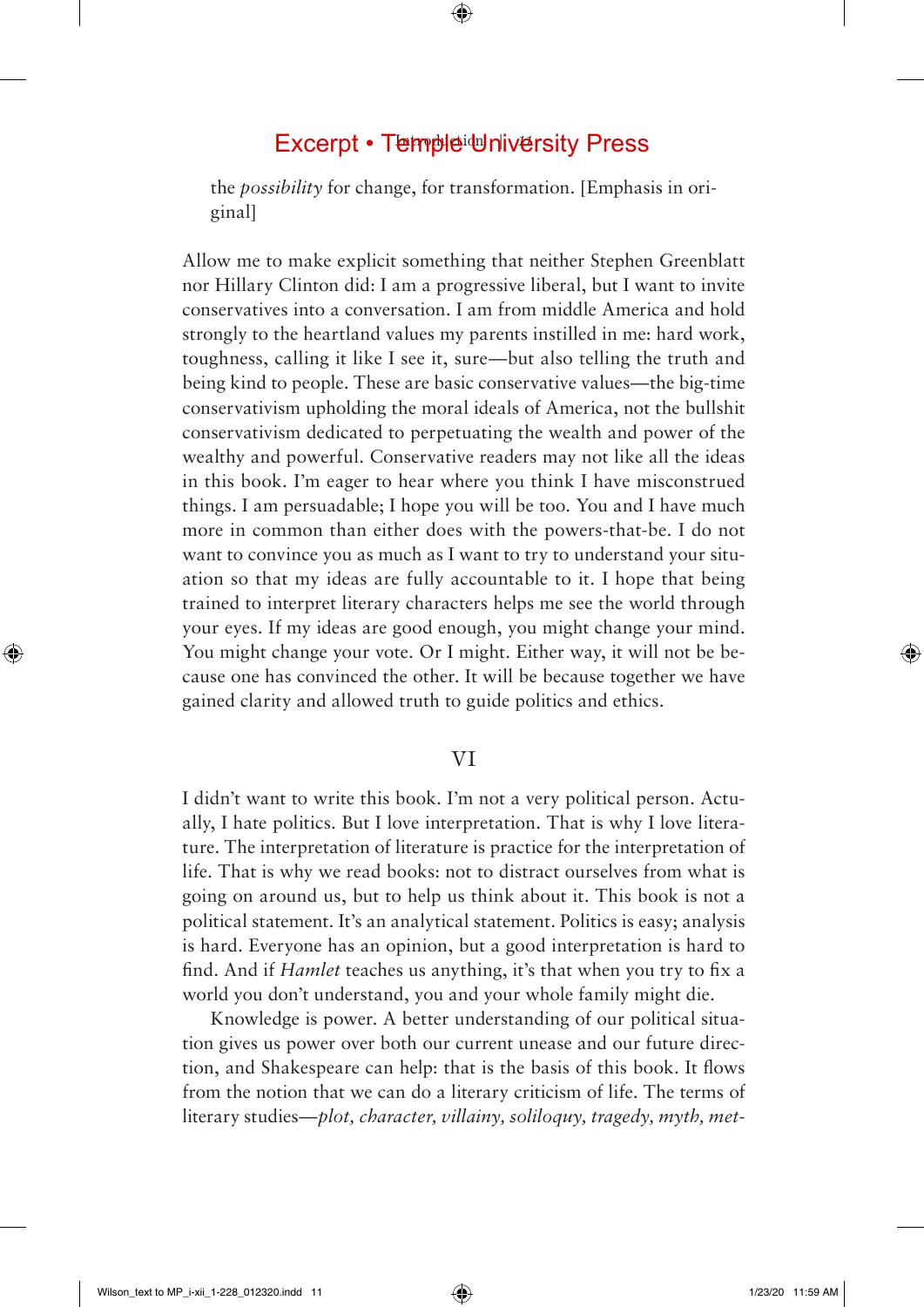## Excerpt<sup>e</sup> • T<del>ëmple</del> university Press

⊕

*aphor,* and so forth—identify not only features of fiction but also elements of society. What happens when someone trained as a Renaissance historicist applies those methods to current events? In literary studies, once you know the form of a text—sonnet, epic, satire, etc.—you have at your disposal a vast library of scholarship on that form, and on particular examples of it, to help you suss out its structure and logic: where it comes from, how it works, why it matters. If we can identify the formal features of the Trump phenomenon, we can mobilize the scholarly tradition to reveal its hidden causes, meanings, and possible futures. The imaginative power of literary expression can reveal what is going on behind the small slice of this moment in history we have access to.

Thus, *Shakespeare and Trump* pursues a criticism that revises the traditional relationship between Shakespeare and theory. Usually, scholars use literary and cultural theory to unpack Shakespeare, but understanding Shakespeare is not the be-all and end-all of life, at least not for me. Shakespeare studies are means to an end. By thinking society through Shakespeare, we can use Shakespeare to create new theory working up from literary texts to generalizable ideas that explain life beyond the texts, such as *tragic populism* (Chapter 1), *cultural affirmative action* (Chapter 3), and *conscientious complicity* (Chapter 4). With that realignment comes a change in audience, Shakespeare scholars no longer writing only for other Shakespeare scholars. *Shakespeare for theory* is both *Shakespeare across the disciplines* and *Public Shakespeare*.

For instance, Greenblatt's thesis was "tyranny," a political term. Mine is "tragedy," a literary term shifting attention from a corrupt individual to a volatile social situation. Shakespeare's tragedies show that when power is centralized at the top, the state hangs on the fragile emotions of privileged men, and bad government amplifies routine individual moral failings—like deceit, revenge, and ambition—into social catastrophe, the suffering of helpless citizens, death, and the downfall of dynasties. Every empire falls. America will too. We might be watching it without knowing.

#### VII

The five numbered chapters that follow tell five stories. First, Trump's chief political strategist, Steve Bannon, wrote two far-fetched Shakespeare adaptations in the 1990s. Second, the 2016 election saw the rise of a new kind of literary criticism: the Shakespeare-inspired commentary

⊕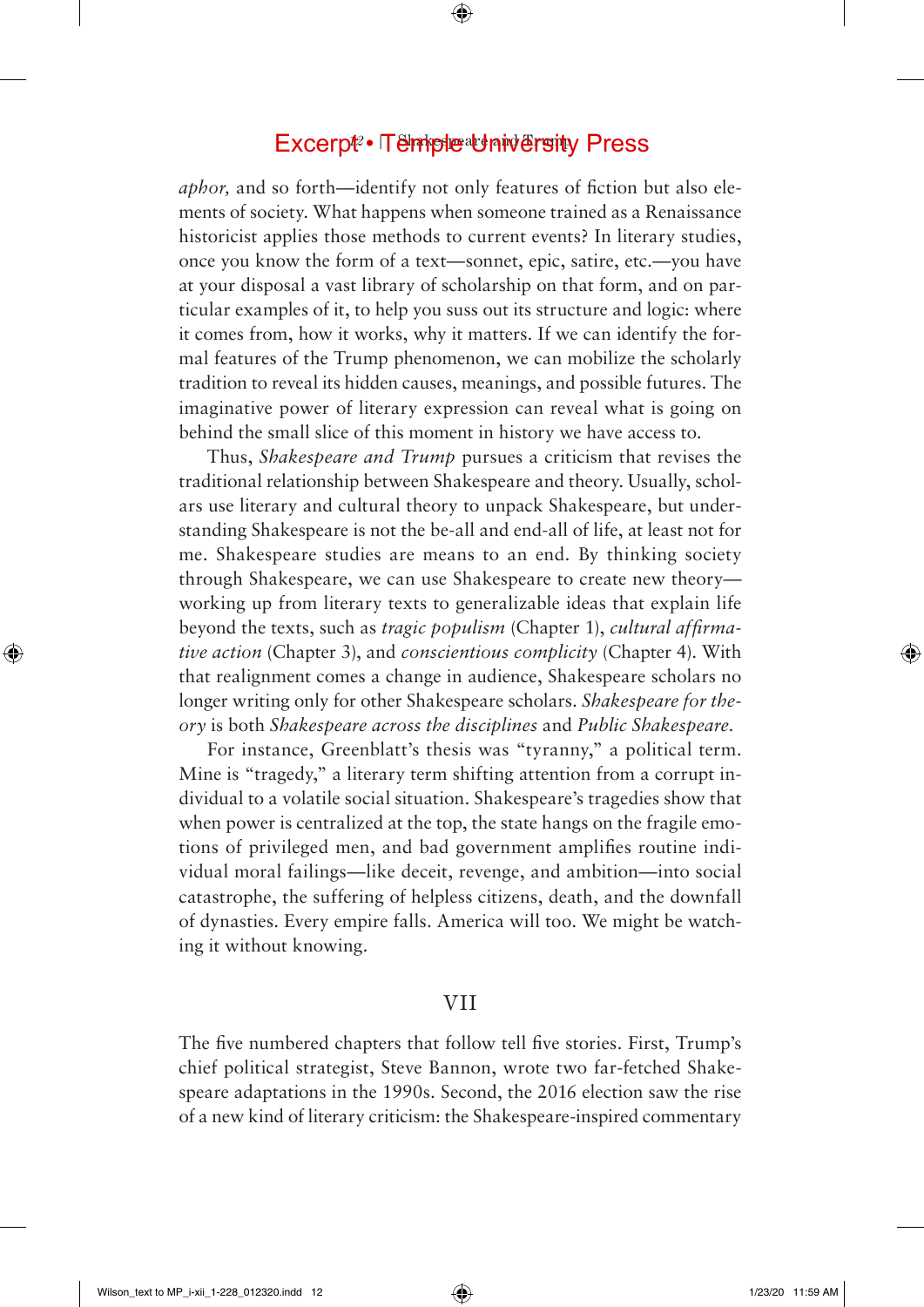#### <u> Excerpt • Templeվաniversity Press</u>

 $\bigoplus$ 

on modern U.S. politics. Third, days after the election, students at the University of Pennsylvania protested against Trump by tearing down a monument to Shakespeare. Fourth, Trump's first 100 days in office can be read in light of the Netflix hit *House of Cards,* based on Shakespeare's *Richard III.* And fifth, in the summer of 2017, the onstage assassination of a Trump-esque Julius Caesar led corporate sponsors to pull their support for New York City's famed Shakespeare in the Park.

These stories reveal a surprising—even bizarre—relationship between William Shakespeare, provincial English playwright from the age of monarchy, and Donald Trump, billionaire president of the United States. Taking stock of these flashes of Shakespeare in recent U.S. politics, holding nostalgically to the notion that literature can help us understand life, I let Shakespeare elevate our conversation about Trump above daily headlines and comment sections to gauge how our moment fits into the larger themes of human history. Mired in the storm of the here and now, we have not yet thought imaginatively enough about how this all ends. Shakespeare both helps us comprehend the tragedy of our historical moment and teaches us where to find joy during times of turmoil. Shakespeare helps us see how our story might be told 400 years from now. That's why Shakespeare matters to me: because of the conversations his art enables across centuries, between his time and ours, through the steady flow of modernized performances, stretching back into the ancient world that was reborn during the Renaissance.

#### VIII

Why Shakespeare and Trump? Why have these two figures—so different in so many ways—consistently collided over the past few years? What, beyond bad hair, do they have in common? Why are Shakespeare scholars suddenly thinking about twenty-first-century politics? Why are political commentators turning to Shakespeare? What is the relationship between art and politics? And how does this discourse illuminate Shakespeare and Trump in ways more traditional analysis might miss?

It's not that Trump loves Shakespeare and regularly cites him, as Lincoln and Bill Clinton did. Instead, there is an alignment between what happens in Shakespeare's plays and what happens in Trump's politics. For one thing, both Shakespeare's plays and Trump's politics blend villainy and comedy *en route* to tragedy. For another, Shakespeare's plays are so political, and Trump's politics so theatrical, that their collision seems

Wilson\_text to MP\_i-xii\_1-228\_012320.indd 13 1/23/20 11:59 AM

⊕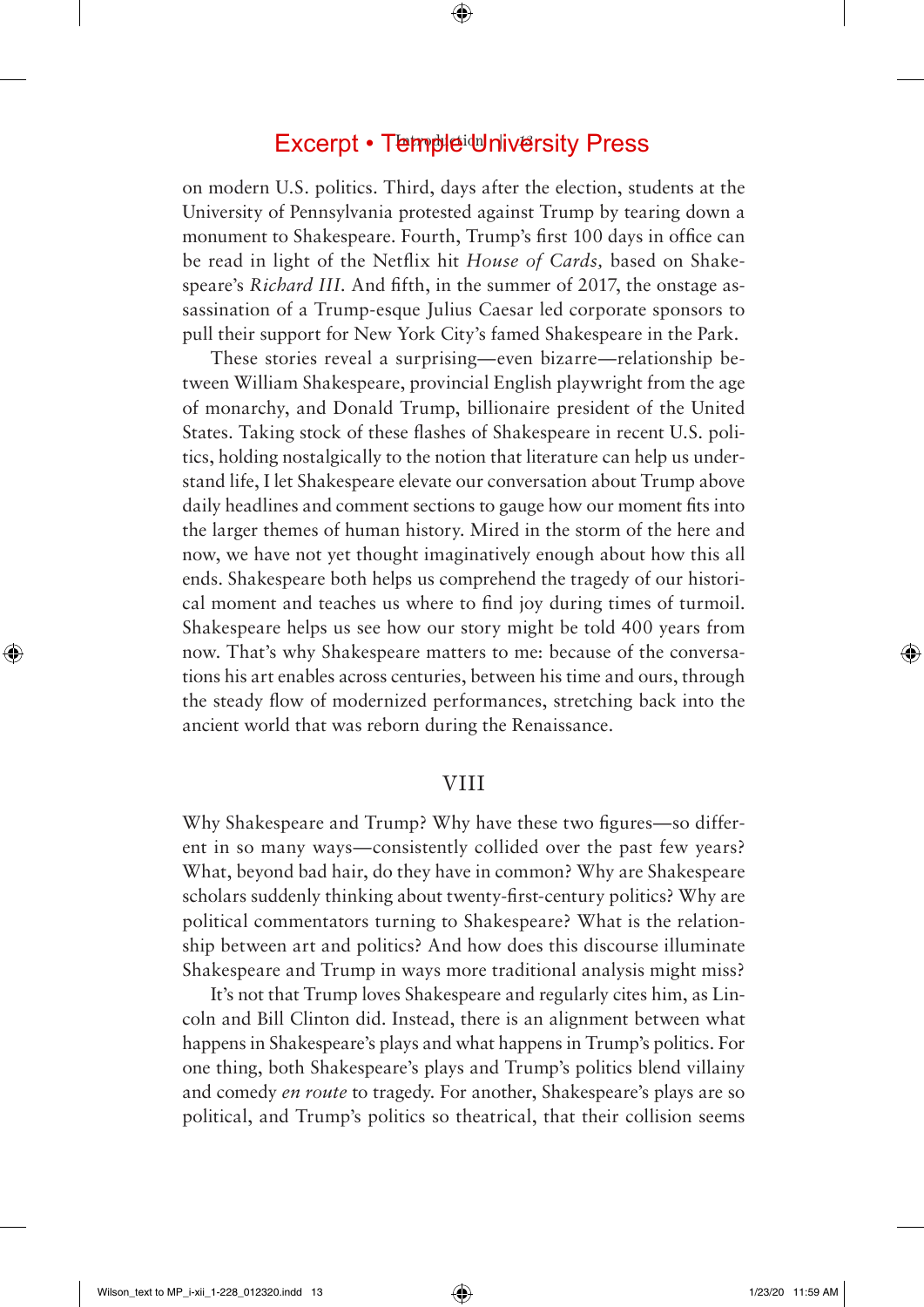#### Excerpt<sup></sup> • T<del>ëmple</del>adnivërsity Press

 $\bigoplus$ 

inevitable. Third, there is a tension between what Shakespeare and Trump symbolize. Shakespeare signifies art, creativity, thoughtfulness, understanding, the greatness of the human mind, joy, compassion, critique, skepticism, self-abnegation; Trump represents politics, instinct, raw power, Machiavellianism, self-assertion. Shakespeare's language is beautiful; Trump's is horrible. I want to resist saying that Shakespeare is good and Trump bad. Some will find it repugnant to put them on the same level, but, again, I am making an analytical statement about who we are, not a political statement about what we should do. We elected Trump; he represents us, politically and symbolically. As long as we continue to say *they* elected Trump—the Republicans, the Russians, the red states—we will continue to misunderstand our moment. We—Americans—elected him and need to figure out why.

Our question runs in both directions. From one angle, why *Shakespeare* and Trump? Why not Chaucer, Austen, or Faulkner and Trump? Perhaps it is simply that Shakespeare is the most popular Western writer; perhaps "Shakespeare and Trump" stands in for "literature and Trump." But we do not see massive discourses on Homer and Trump, Virgil and Trump, Dante and Trump, or Whitman and Trump. *The Lord of the Rings* and *Harry Potter* are both very popular, but there is relatively little discussion of Hobbits or Hogwarts and Trump. Something about Shakespeare speaks to Trump.

Shakespeare is a frequent point of reference for American presidents, in part, because—uniquely among authors in the Western canon—he wrote stories whose main character is a head of state. Dante and Milton emphasized encounters between the human and the divine; Chaucer and Dickens, between the upper class and the lower; Austen and Woolf, within the upper class; Twain and Steinbeck, among the working class; Dickinson and Whitman, within the self; Ellison and Morrison, among African Americans. With our democratic ideology, American writers are especially attracted to the Everyman: there are no great American novels about heads of state. Apart from classical epic (*Iliad, Odyssey, Aeneid*) and tragedy (*Oedipus Rex, Antigone,* the *Oresteia*), Shakespeare's plays are the only works in the center of the Western canon to focus at length on social conflict involving the highest in the land. So why not Homer and Trump, or Aeschylus and Trump?

From the other angle, why Shakespeare and *Trump?* There were blips of Shakespeare and Clinton, Shakespeare and Bush, and Shakespeare and Obama, but nothing like Trump. We haven't seen Shake-

⊕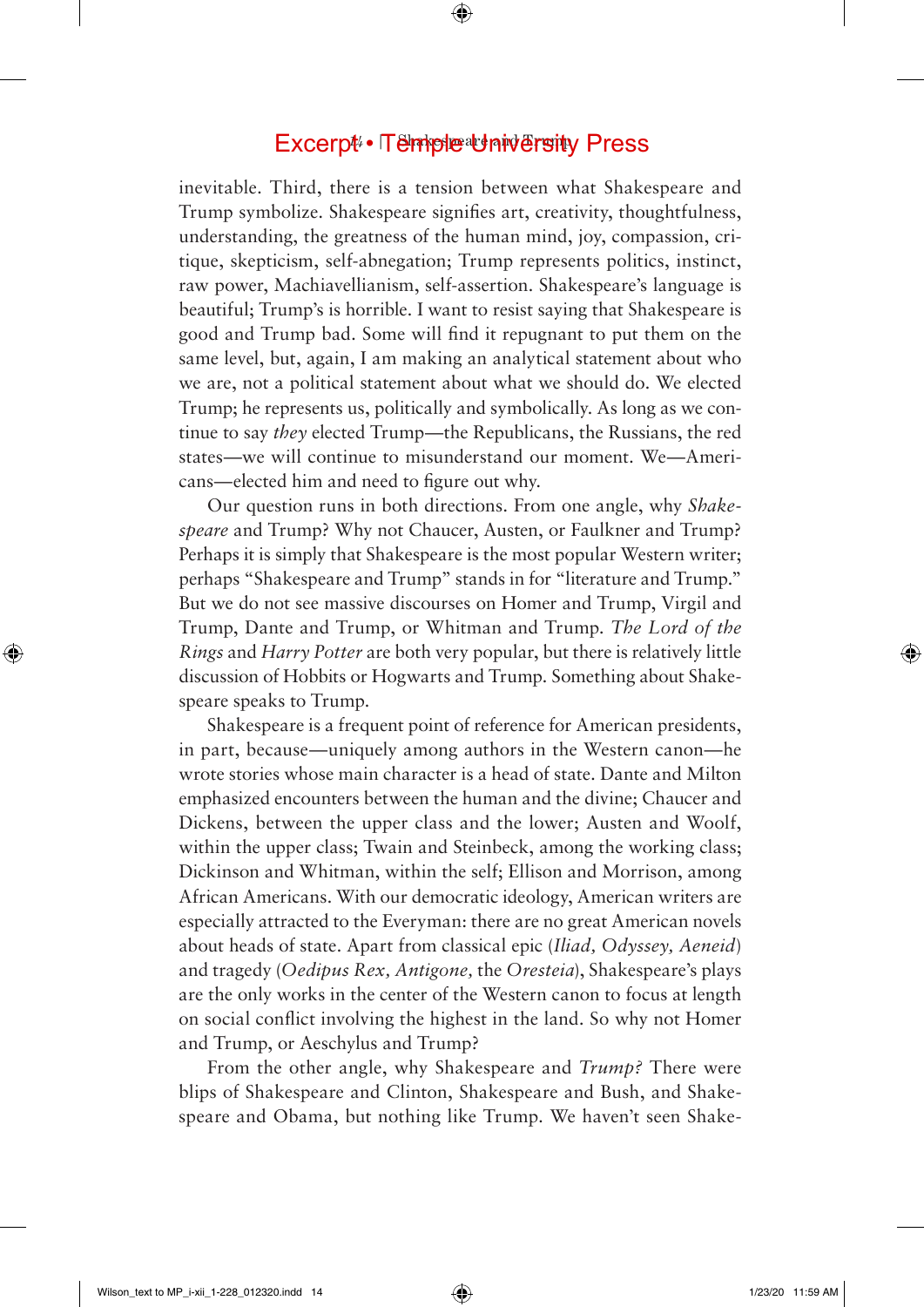### <u>Excerpt • Templeiመniversity Press</u>

 $\bigoplus$ 

speare and Trudeau, Putin, or Merkel. The occasional Shakespeare-and-Brexit pieces are noteworthy because of parallels with Trump. But the tag "Shakespeare and Trump" is not just a stand-in for "Shakespeare and power" or "Shakespeare and politicians." Again, something about Trump calls for Shakespeare.

The best explanation I can offer is this. A figure from what scholars call the "early modern" age, Shakespeare stood between two epochs. He represented the politics of medieval times—brute force, kingship, dynasty, feudalism, servitude, the haves and have-nots perpetuated over time through family inheritance and structural social inequality—coming into contact with the politics of modernity, which increasingly emphasized liberty, equality, justice for all, and individual self-determination. All of Shakespeare's political rulers are medieval kings living in modern worlds. Donald Trump, with his privileged background, massive wealth, petulant personality, and penchant for making knee-jerk decisions based on his emotions of the day, has thrown us back into medieval politics. He is a medieval king living in a modern world. Shakespeare had a strategy for dealing with this situation. He called it *tragedy*: stark social inequality, self-important leaders of privilege, rampant corruption and hypocrisy in government, fear, anger, resentment, hostility, incivility, warring factions—and then some random event ignites this political powder keg, leading to widespread violence, pain, suffering, death, and the downfall of nations. Let's hope he was wrong.

⊕